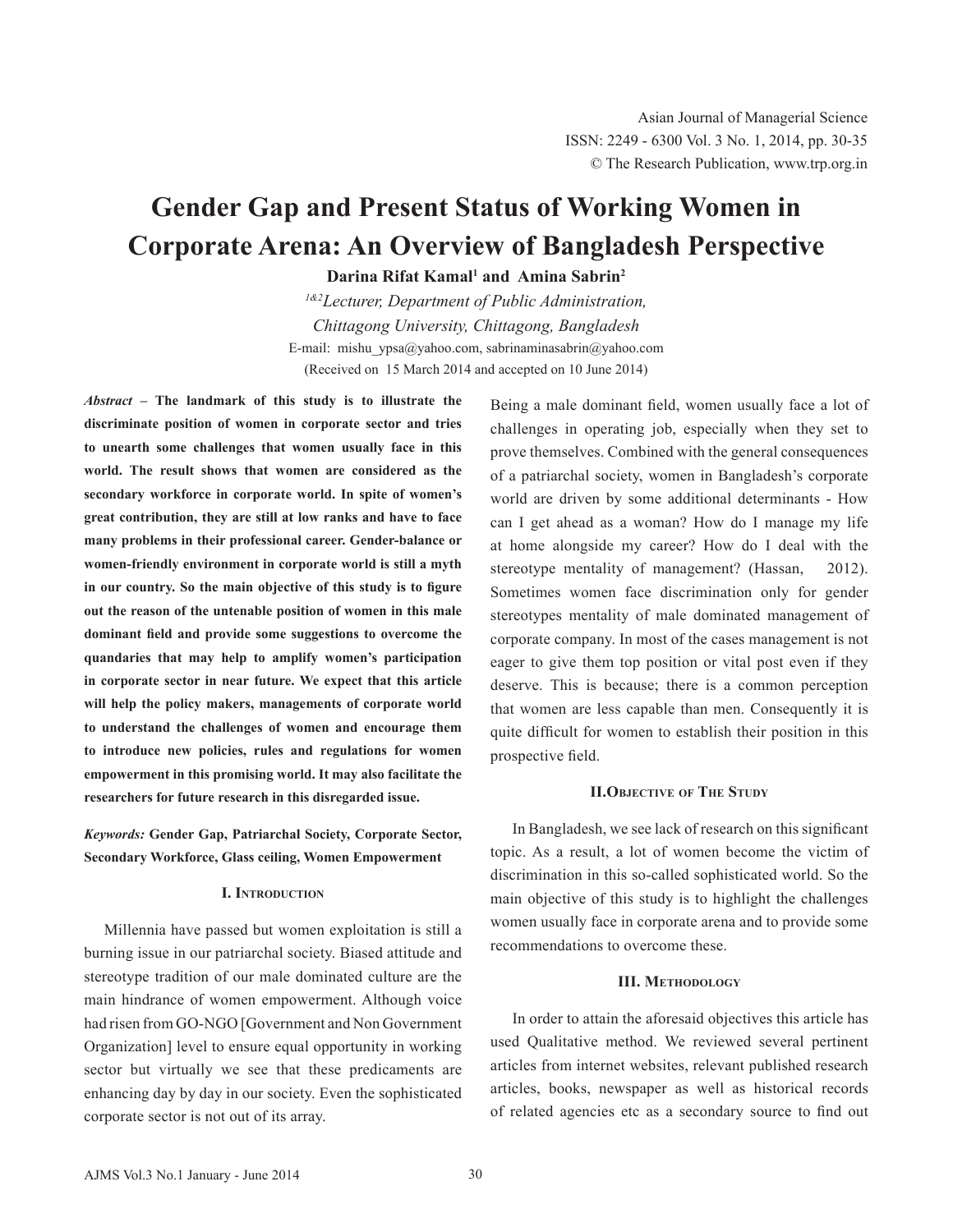the actual scenario of working women in corporate world. Beside this, primary data collection process had been continued for a period of three months from the field level study. Primary data is collected from different corporate institute by using inclusive interview method. In terms of applying methodology, a sample of 80 respondents was selected randomly from 20 organizations and tries to bring out a comprehensive analysis of this study. Interviews with the women were assisted by structured questionnaire and informal discussion with them. After data collection, sophisticated statistical software (SPSS) was used to analyze those.

## **IV. Limitations of The Study**

We faced different barriers when we collected primary data from different corporate organizations. Some authorities (Managers) did not allow us to collect data from their organization in fear of affecting their reputation. Sometime women worker are not eager to share their experience. There is a preconceived idea amongst women that this type of discrimination is usual not only in society but also in their work place. We found that social stigma is the main reason of their introversion. Moreover discrimination in corporate world is not overt. It occurs in a very polished way. So it was very difficult for us to collect extensive data from this sector.

## **V. Woman's Position in Corporate World: Bangladesh Perspective**

Now a day's Bangladeshi women have become more career oriented. Consequently Bangladesh has made a huge progress in women empowerment. A good number of women choose corporate sector for its lucrative salary, constructive atmosphere and for other facilities. Today woman are working as bankers, telecom professionals, air ways company's professionals, journalist etc or running their own ventures quite successfully. Hence it is clear that women are not lagging behind anymore, though they are facing hardships and challenges every day (Safeen, 2008).

Obviously it is no doubt an optimistic achievement. But at the same time it cannot be overlooked that even today in corporate world, our women face various problems only for gender differences. Actually our centuries old patriarchal society has created the formidable barriers for women to

move forward in their respective profession. Women are considered as the inferior workforce in that sector. Biased attitude of management, non cooperation from male coworker, inadequate maternity leave, no child care centre, inflexible working hour are the main quandaries to operate their job smoothly in this field.

Although women have a lot of potentiality to uphold leadership but managements of corporate world are not very eager to accept their attributes. The biggest barriers women face to access the leadership positions are general norms, masculine or patriarchal corporate culture and lack of role models (Jakobsh, 2004).In corporate world Women's position is just like a pyramid. Here huge portion of women are recruited at the base but very few manage to reach the top. This is not for their incapability but of course for the hindrance lying in this sector.

Moreover sometime corporate world do not create supportive environment for their female employee. For instance, The Bangladesh Bank data showed that only one bank has so far set up childcare unit but other banks are ignoring Bangladesh Bank circulars. In addition to that, 25 Banks had not arranged any transport facilities for the female staff and only 9 banks initiated arranging awareness training on gender issue (Uddin, 2013).So with these limitations; it is quite difficult for a woman to establish her position in this very world.

Despite all the hindrances, the situation is far better than the past decades. By facing hardship of life & job quite successfully, now they are more confident to challenge the world. Few years back working women only meant to teach at schools. But today the scenario has totally changed. Now huge portion of women are working in banks, telecommunications, airways, shipbuilding companies, media world and other corporate organizations .They have already began to show their efficiency by keeping pace with the male coworker and some of them have top the list.

## **VI. Results**

The result shows that in corporate world women worker are treated as a deprived workforce, where women do a lot for their companies, are sometime subjected to inequity in performance assessments for the gender stereotyping role of their management. For example, a woman may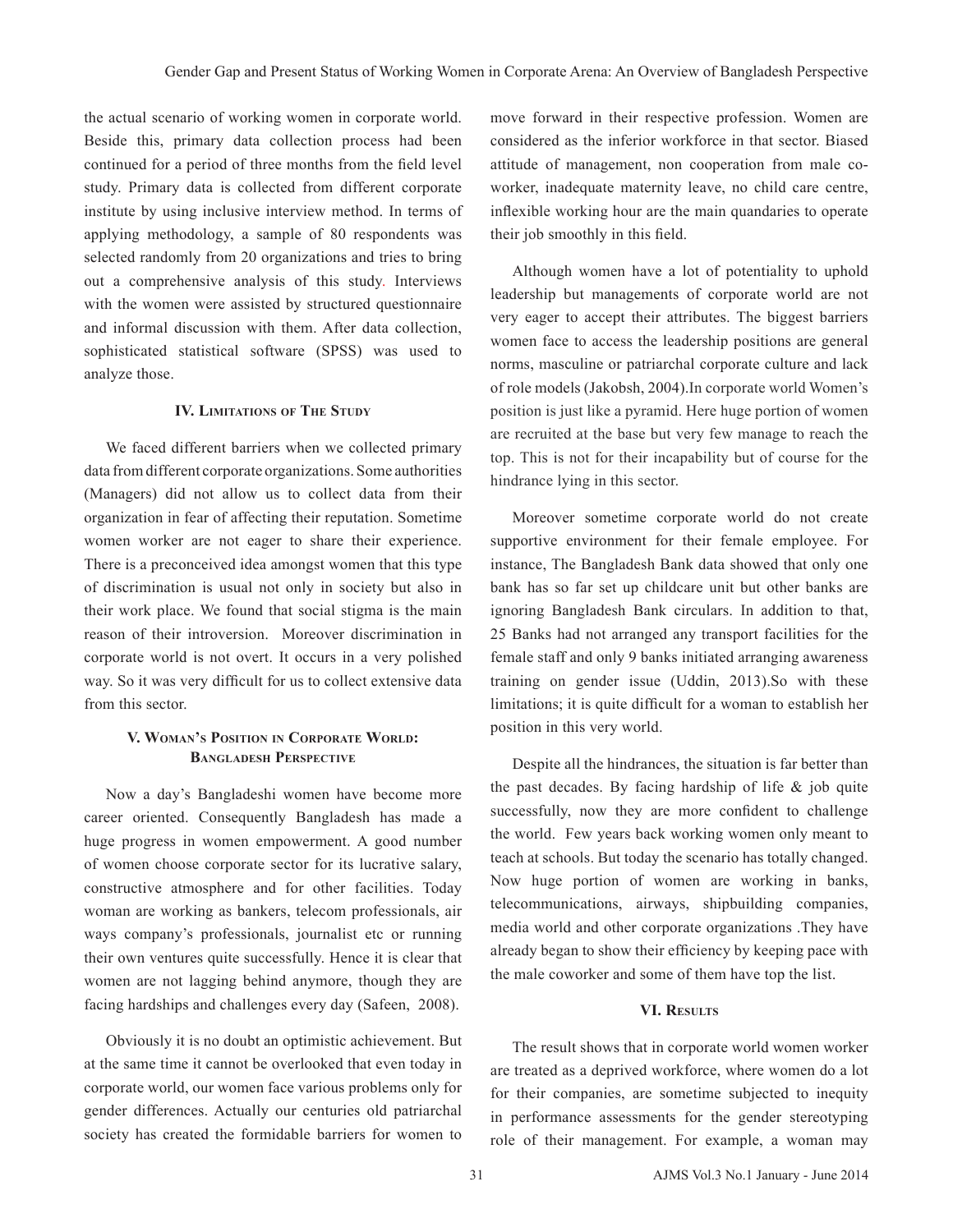be categorized by being asked discriminatory question in promotion board. Women who hold professional and leadership qualities, have found that despite stellar professional qualification and educational background, they are unable to advance through the "ranks" to next levels in the company, only for their gender. According to Allbusiness.com, "Gender bias can still be seen in the executive boardroom. Whereas almost all the managers are men, there is only one woman to every six men in senior positions" ( Wairwright, 2012).There is a mindset of their management that women are less capable in doing complex task. This type of negative attitude towards women is actually called glass ceiling. Glass ceiling has been used as a metaphor of discrimination in this sophisticated world and it is an invisible barriers that prevent more than a few women from reaching the top levels of management.

This study also figures out a sensitive issue, that is pregnancy period harassment. In corporate world pregnancy period is really a tough time for a woman as she faces many harassment and ignorance from her male colleagues and management. The cooperation which she deserves at this time is sometime fully denied. Moreover employers fear that pregnant women would not return to work in due time. Although our government has established a law of six month maternity leave, the Bangladesh Bank data showed that only 29 banks had so far given full maternity leave to the female staff (Uddin, 2013). In most of the cases it is seen that, after coming from this leave, management do not eager to give them the similar position which they hold before going pregnancy leave. It is matter of great regret that management is doing this very tacitly by showing some lame excuse against these women. For this point of view, they are unable to pursue any legal action against management.

Corporate fashion is one of the vital points in this sector. It is interesting to note that pre-notion, regarding the looks of a woman employee can also cause a wide-scale of problems. Some time Management put extra pleasure on their female employees for their costume and beautification. Their indirect intention is to draw client's attention by their female employee. For instance, employees who prefer wearing the latest outfit, with the right amount of makeup, get extra facilities from their management (Karim, 2012).

The most common problem faced by every woman in corporate world is long working hour. Our society considers that women are only responsible for domestic tasks and rearing children. Hence working women are bound to maintain balance with their office duty and household chores. But the long working hour has a negative impact on them; sometime they become imbalance due to this (Begum, 1990). Absence of flexi timing in corporate sector, hostile and uncooperative attitudes of male colleagues and management, usually create a great panic for them. Eventually sometime they are compelled to quit their job.

Furthermore, it is quite clear that lack of policies regarding mother's rights create problem for working mother. For example, an employee stated that she had a breast feeding baby and therefore had to go to her house during office hours to feed her baby. But the management didn't allow her to do so, as there are no rules and policies for this purpose. Although the bulk of the workers in corporate sector are women, but the organizations do not establish day care centers for the children of these working mother.

In spite of the barriers, the positive sides are that sexual harassment, pay discrepancy and overt discrimination are quite low in corporate field than other workplace.

### **VII. Empirical Findings**

We have visited 20 leading organizations in corporate world and interviewed several female employees about their working environment, problems and challenges they usually face in their organization. The data are placed in the following table:

On our field study, we got some information which can be stated as significant points. The above table shows the importance of the points accordingly. The prolong working hour was their main objection. This became acute due to the absence of day care centers and transport facilities. Some also shared that sometime they faced sexual harassment in the time of field work. The matter turned to an awful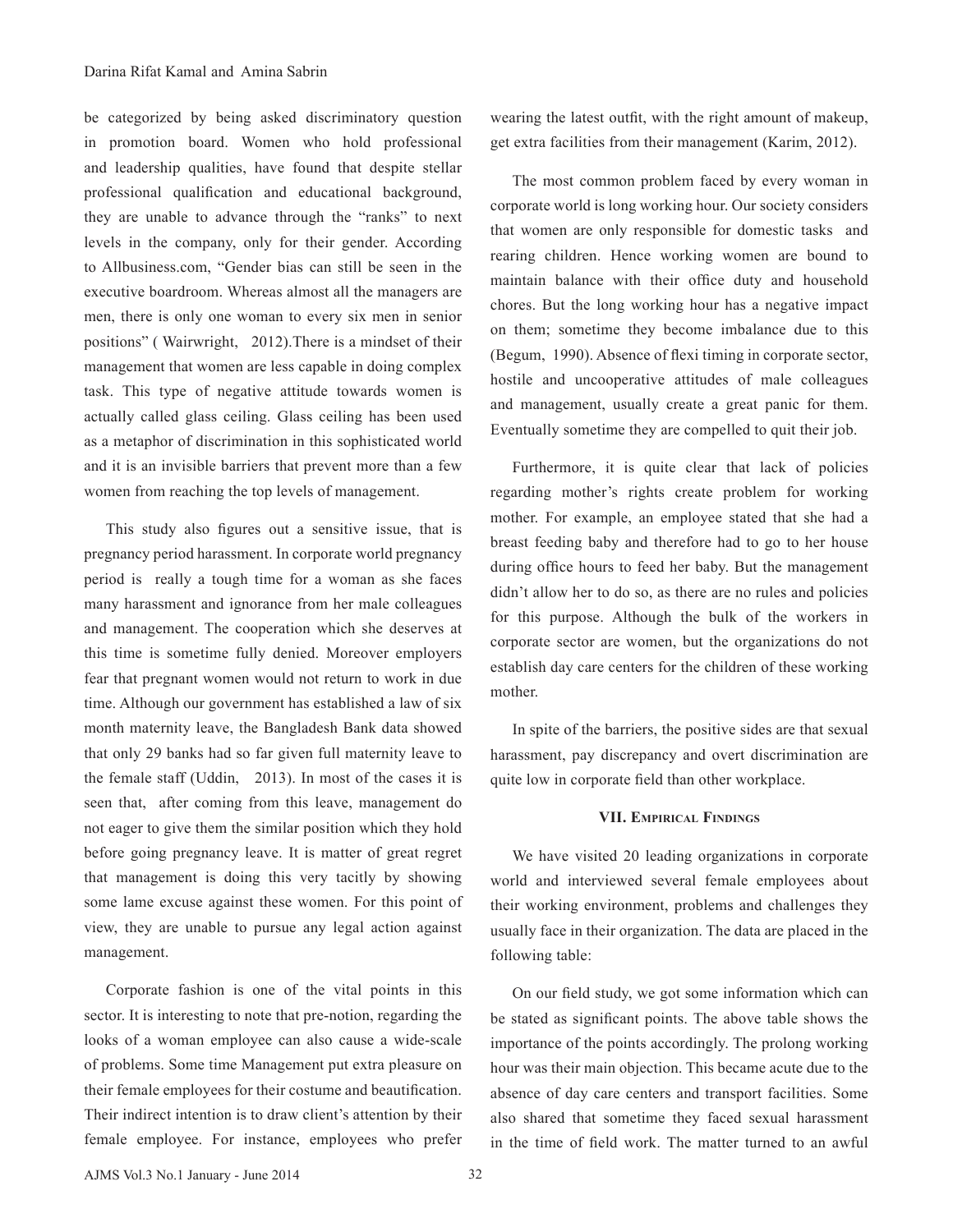Gender Gap and Present Status of Working Women in Corporate Arena: An Overview of Bangladesh Perspective

| Sl. No.        | Types of Problems                        | Number of respondents*<br>(Total 80) | Percentage $(\% )$ |
|----------------|------------------------------------------|--------------------------------------|--------------------|
|                | Long working hour                        | 78                                   | 98                 |
| $\overline{2}$ | Absence of day care centre Facility.     | 75                                   | 94                 |
| 3              | Facing discrimination in decision making | 60                                   | 80                 |
| 4              | Harassment during field work.            | 50                                   | 62                 |
| 5              | Corporate fashion                        | 50                                   | 62                 |
| 6              | Non cooperation from<br>Male worker.     | 45                                   | 56                 |
|                | Problem arises in getting promotion.     | 42                                   | 52                 |
| 8              | Absence of transport facility.           | 40                                   | 50                 |
| 9              | Glass ceiling                            | 30                                   | 38                 |
| 10             | Heeding no attention to complain         | 30                                   | 38                 |
| 11             | Lack of policy                           | 26                                   | 32                 |
| 12             | Maternity leave problem                  | 25                                   | 31                 |
| 13             | <b>Overt Discrimination</b>              | 03                                   | 3.75               |

\*Multiple Responses #Source: Authors, Field survey (2013-2014)

position when the management remain apathetic even after complaining. While others criticized that, they were purposely refrained from decision making at the top corporate level planning by the management due to gender discrimination. On the contrary, we found some optimistic sides that are overt discrimination, pay discrepancy and sexual harassment are not so severe in this sector.

*Graphical Presentation of Field Study*



Fig.1Gender gap in Different Corporate sector

From our field study we discovered that gender gap does not persist in all corporate sectors at the same level. They may vary from high, mid to low. For instance, we found that banking sector is highly vulnerable in the view of gender discrimination. All the above mention problems exist in banks and airway companies. On the contrary, telecommunication sector and media world are highly praised for their better position. Many of the telecommunication companies avail transport and day care centre facilities for their female employees and provide them shifting duty to reduce their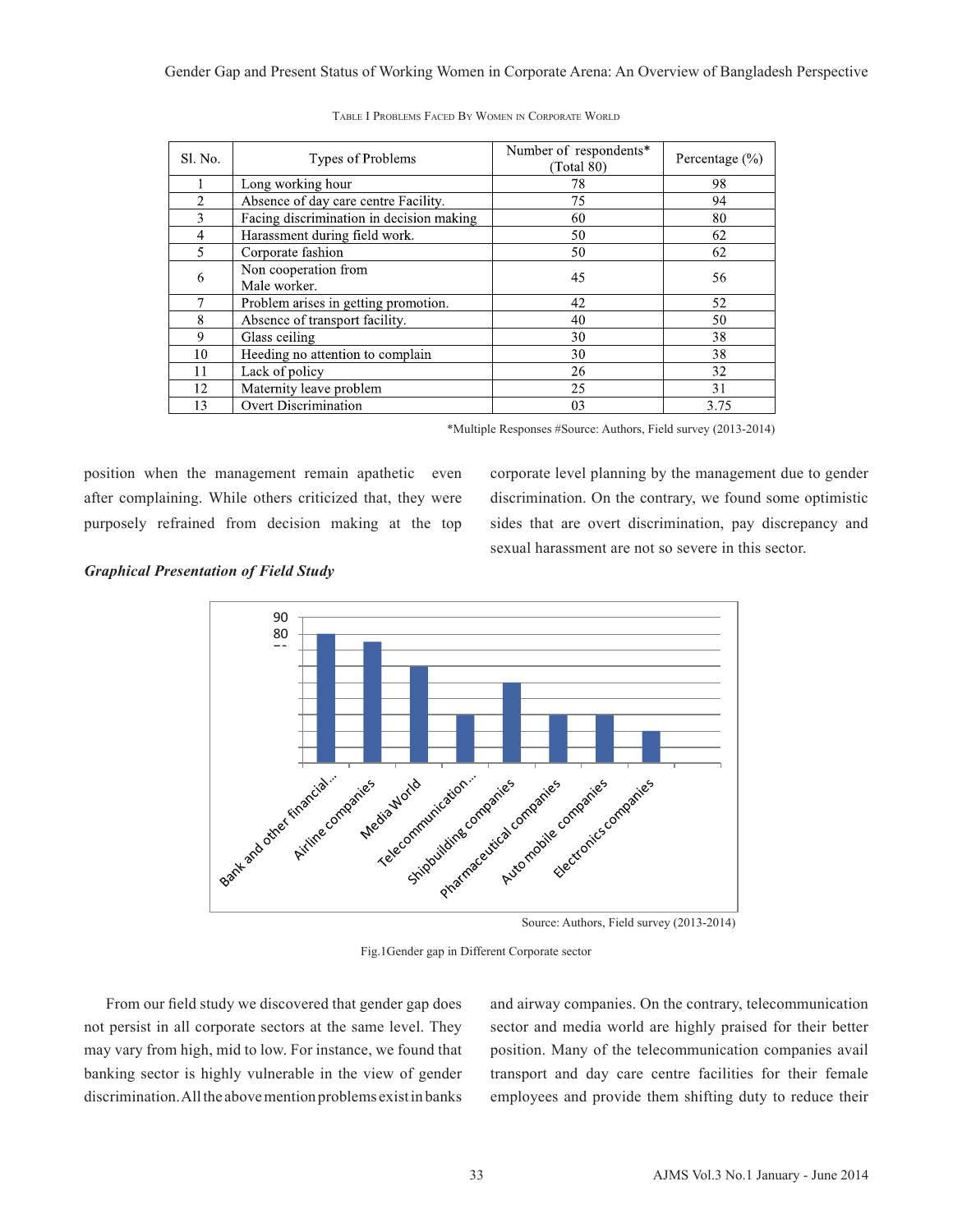hassles. In media world, today the position of women is highly better in comparison to the past decade. Here women are doing well as a reporter, presenter or news caster. But in other sector women's percentage is so poor that we were unable to collect significant data.

## **VIII. Discussion**

No doubt we live in a patriarchal society. Patriarchy is the system of male domination and female subordination in society, economy and culture. Discrimination itself is based on the patriarchal assumption that women's natural role is a domestic one and that she is therefore unsuited to many kind of economic work (Walby, 1996). Even our corporate sector is not out of the purview of this patriarchal concept.

Gender discrimination in corporate field leads to psychological and emotional disturbance, resulting in demoralization and descend in performance standards of women. The effect of this on society is vice versa. Eventually the socio-economic inequalities get widened and social cohesion and solidarity are eroded. And the result is wastage of human talent and resources.

It is upsetting that only 45% women are engaged as economy workforce in Bangladesh that means a trifle portion of women are working in corporate sector<sup>1</sup>. For example, according to the latest Bangladesh Bank data, the country's scheduled banks only have 9 to 19.85 % female staff in different positions and only 11.15% women at senior management level. Moreover it is startling that the female board members are only 14.17% (Report DTI, 2012) at different corporate organizations.<sup>2</sup> So the ratio of male and female workers is hugely imbalanced not only at the managerial level but also every steps of work. Therefore the interests of female workers very often remain neglected in this field.

But it is a great hope that some positive steps have been taken by some foreign and local multinational corporate companies to encourage women significantly. For example now the foreign corporate companies think that female workers are more sincere to give efforts in their duties. Association of Bankers, Bangladesh managing director Helal Ahmed Chowdhury told that many banks had recently increased the recruitment of female staffs at entry level (Uddin, 2013).

Actually increasing the representation of women on corporate sector is not singularly a women's issue — it is a gender issue, for both men and women, and a professional concern. It is often asserted that putting women in leadership positions can broaden a company's perspective on social welfare issues. If the corporate world is keen to utilize the potentiality of this powerful workforce appropriately, they have to be more cautious about exploitation, discrimination and other countless challenges faced by women in corporate world.

### **IX. Recommendation and Conclusion**

So to overcome the above stated difficulties, we recommend the following advices to help the women in widening their scope in corporate world.

Management should eradicate their gender bias attitude. If they find that women are capable in doing job at top level position they should designate them to that position for the sake of organization's welfare. They should evaluate their female worker by their work, their ability and intelligence rather than their outlook. More over management should arrange leadership building program for women worker which will surely stimulate their skill to become a leader.

On the other side every woman has the right to feel safe in their own workplace. So to protect their right, they have to remove their mental stigma. If they face any discrimination, they should go through the right channel to ensure their rights without any hesitation. Beside this, they can visit the national Organization for Women's website and join its campaign for a women friendly workplace. They can also hold forums and rallies to raise awareness about women's issues in the workplace.

In Bangladesh gender gap in corporate field is still a newfangled issue of research. Our society usually considers that corporate world is a very sophisticated sector where men and women get the equal position. But the actual scenario is quite different. Although all employees are presumed to be treated equal in any sector of work, unfortunately this is not always the case in our corporate world. Women face infinite challenges in this sophisticated world. But the situation is changing day by day. Today women know better how to fight out these challenges. Now by keeping aside mental stigma and stereotype mentality, women are able to